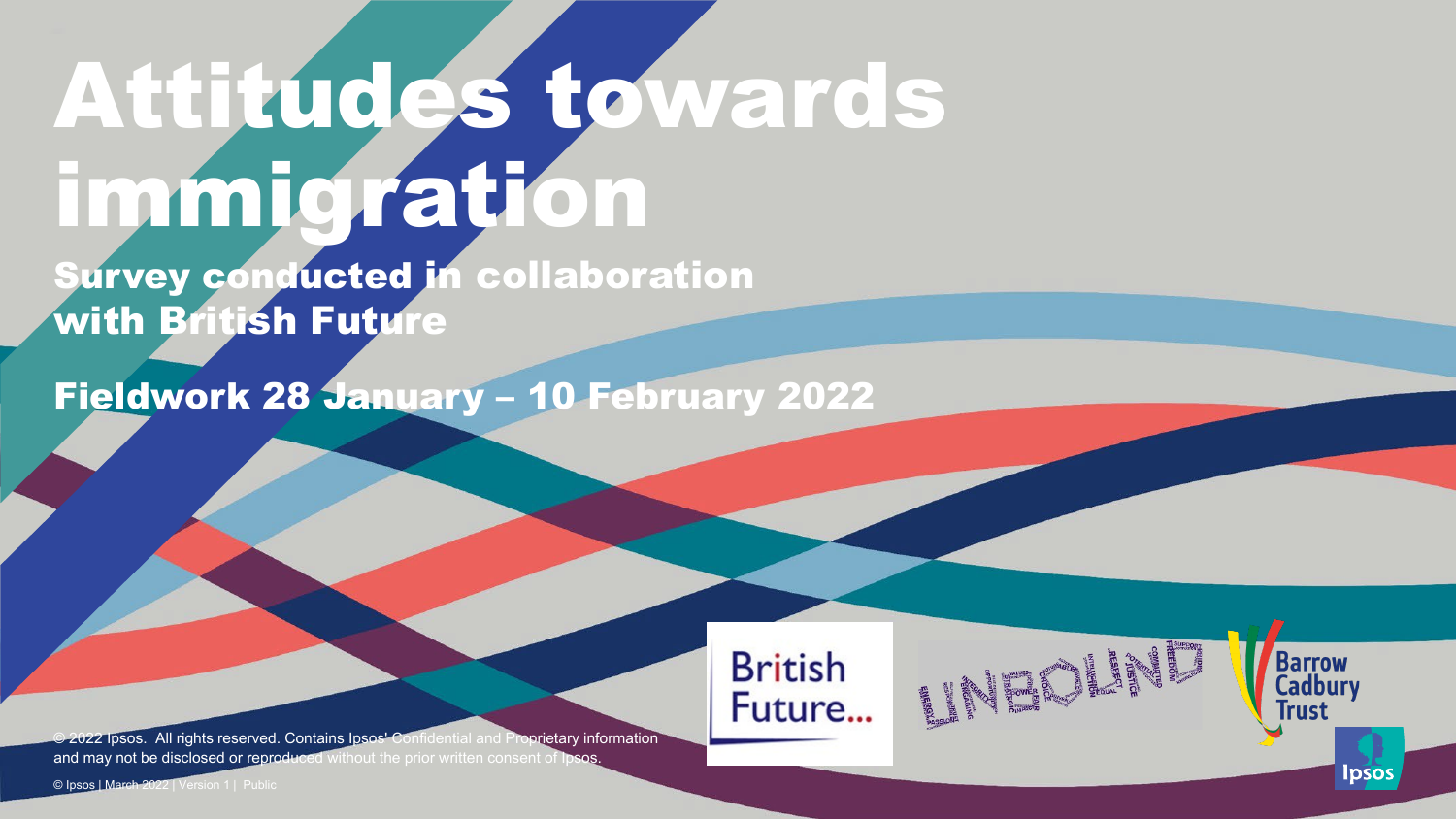# **Technical note**

- Ipsos interviewed 3,206 adults aged 18+ across Great Britain online. Data are weighted to reflect the population profile.
- Fieldwork was conducted prior to the invasion of Ukraine. Fieldwork dates were 28 January to 10 February 2022.
- The survey was conducted in collaboration with British Future with funding from Unbound Philanthropy and the Barrow Cadbury Trust.
- Percentage scores are shown out of 100%. Where figures do not add up to 100%, this is due to computer rounding. An asterisks indicates a score less than 0.5%, but greater than zero. Combined figures are based on the constituent parts (e.g. % agree =  $\%$  strongly agree +  $\%$  tend to agree). These figures are also subject to the effect of rounding.

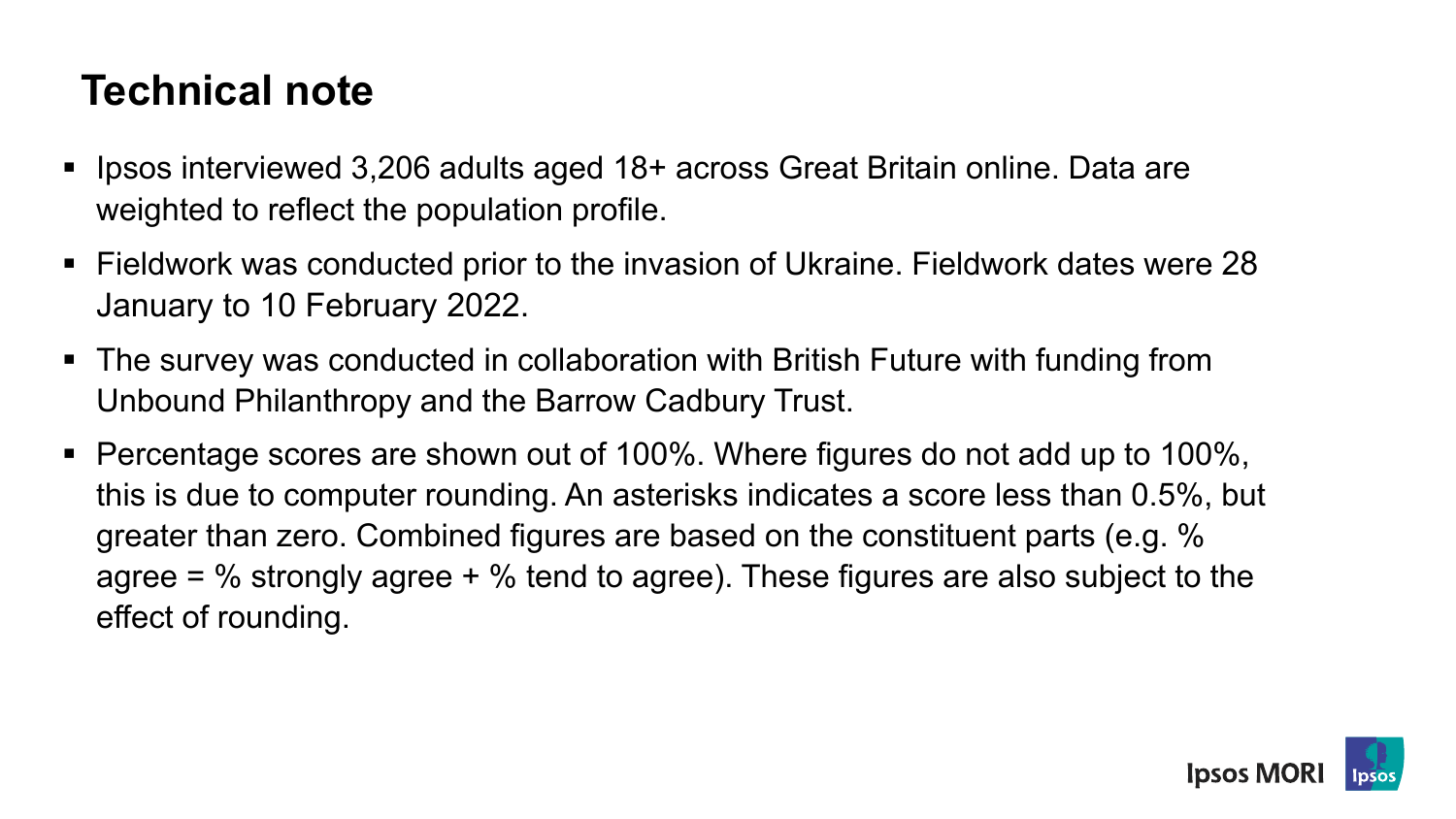# **Immigration**

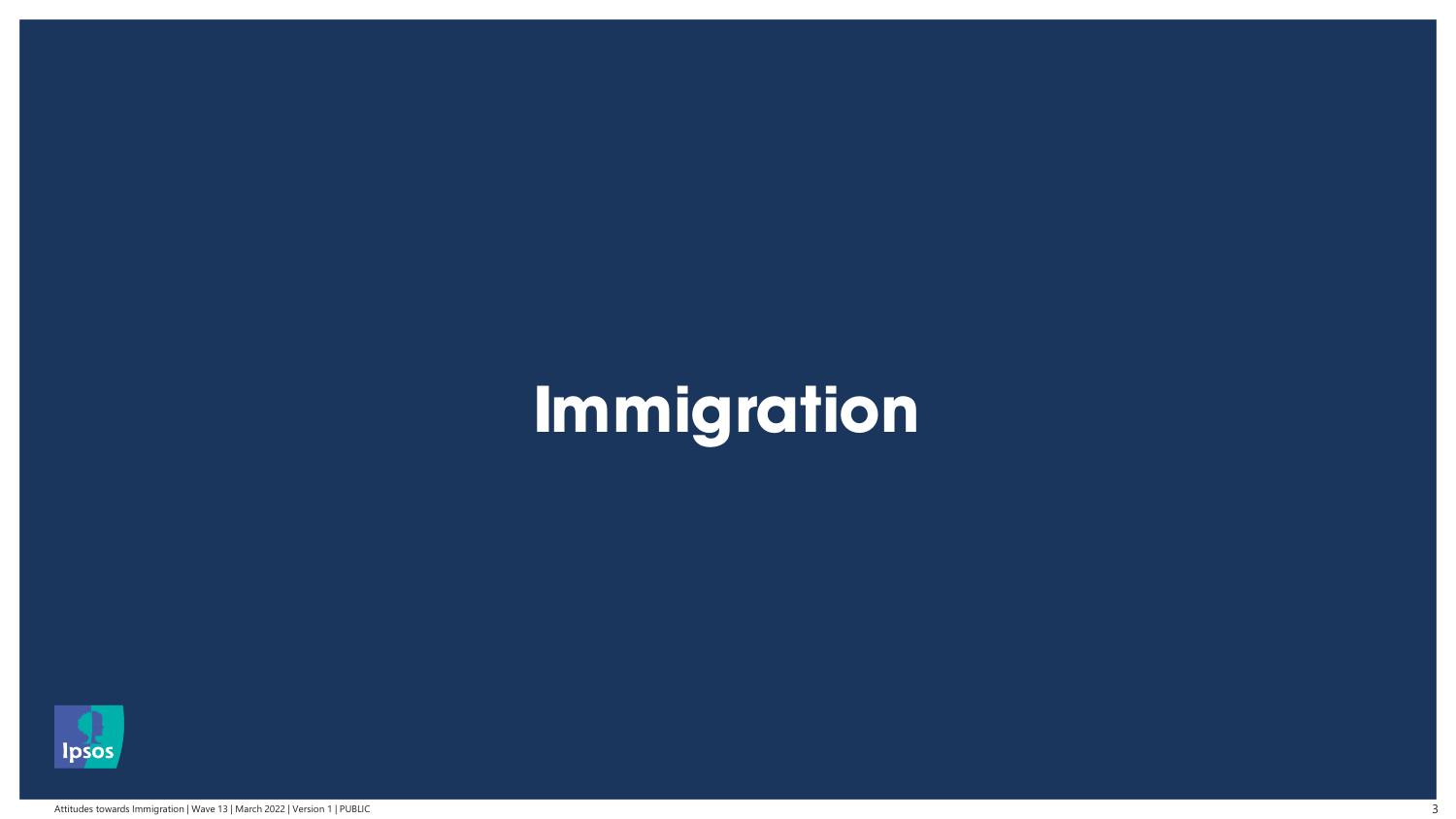## **Attitudes towards the impact of immigration stay relatively unchanged with more Britons remaining positive than negative**

Q On a scale of 0 to 10, has migration had a positive or negative impact on Britain? (0 is "very negative", 10 is "very positive") General EU General General election Referendum election election **May '15 June '16 December '19 June '17** 50 **46%** Positive (6-10) 40 Negative (0-4) **29%** 30 Indecisive (5) **18%** 20 Don't know **7%** 10  $\bigcap$ Jan  $\mathbf{z}$  $\overline{\phantom{0}}$  $\overline{\phantom{a}}$ W2 (Apr '15) W3 (May '15) W4 (Jun '15) W6 (Apr '16) W10 (Mar '20) W1 (Feb '15) W6 (Apr '16) W7 (Oct '16) W8 (Dec '18) W9 (Aug '19) W10 (Mar '20) W11 (Nov '20) W11 (Nov '20) W12 (Jul '21) W13 (Feb 22)W8 (Dec '18)  $\frac{1}{2}$  $\Xi$  $\frac{20}{20}$ 2022 (Feb  $\sum$ **Ipsos** lpsos

Base: All respondents (W1: 4574; W2: 3770; W3:3023; W4:2698; W6: 4002; W7: 4071; W8: 2520; W9 2006; W10: 2100; W11: 2532; W12: 4000; W13: 3206): Fieldwork dates: 28 January to 10 February 2022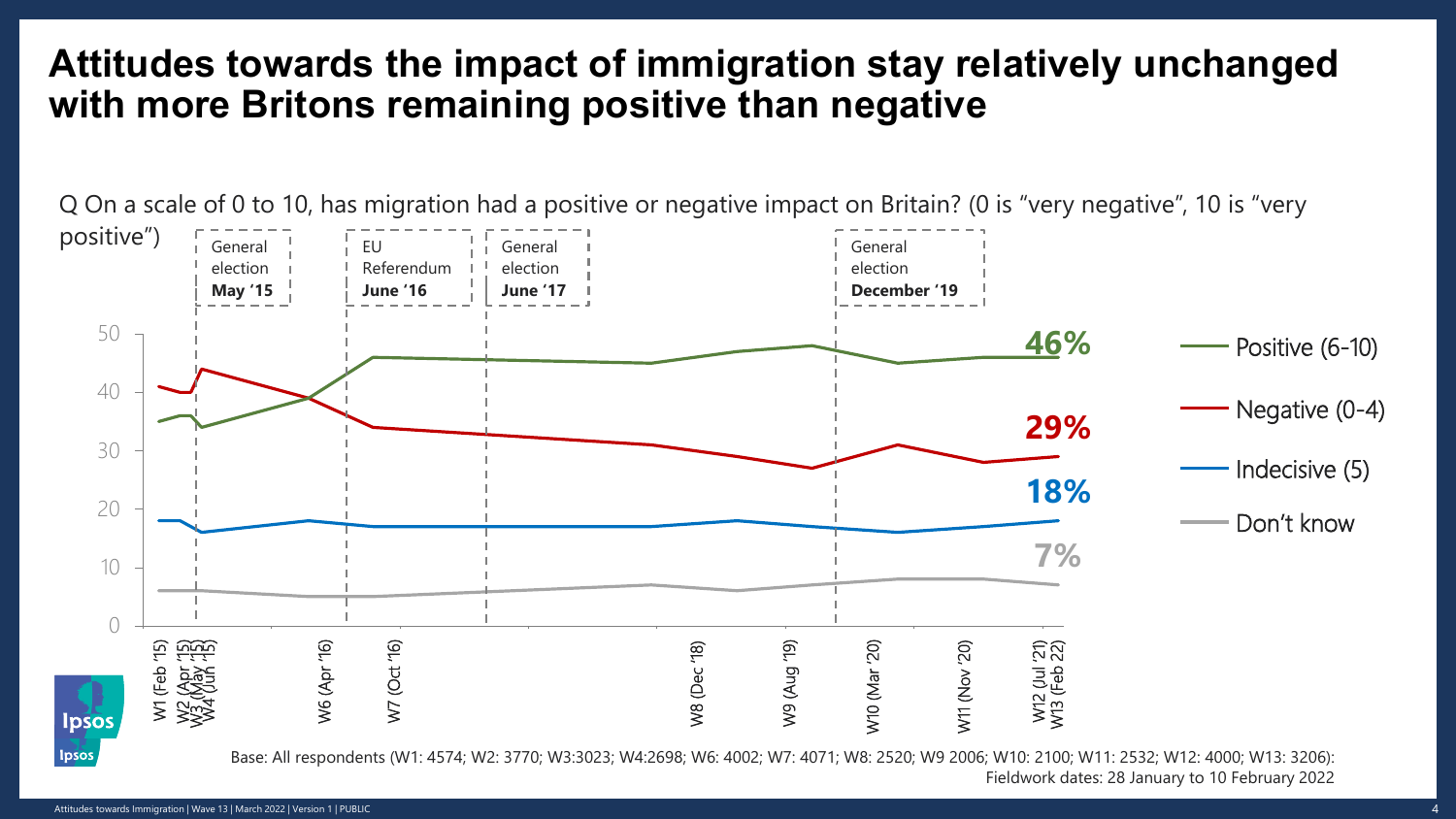**Overall, just under half (46%) think migration has had a positive impact on the country, whilst three in ten (29%) disagree.** 

#### **Attitudes of both Leave and Remain voters have shifted little since July 2021.**

Q On a scale of 0 to 10, has migration had a positive or negative impact on Britain? (0 is "very negative", 10 is "very positive")

Leave voter

Remain

voter

**Total** 

**29 28 31 27 29 31 34 43 42 51 46 47 52 53 16 15 13 10 12 12 14 46 46 45 48 47 45 46 32 31 26 28 29 25 24 66 66 68 72 69 68 67** W13 (Feb '22) W12 (Jul '21) W11 (Nov '20) W10 (Mar '20) W9 (Aug '19) W8 (Dec '18) W7 (Oct '16) W13 (Feb '22) W12 (Jul '21) W11 (Nov '20) W10 (Mar '20) W9 (Aug '19) W8 (Dec '18) W7 (Oct '16) W13 (Feb '22) W12 (Jul '21) W11 (Nov '20) W10 (Mar '20) W9 (Aug '19) W8 (Dec '18) W7 (Oct '16) ■ % Negative (0-4) ■ % Positive (6-10)



Base: All respondents (W7: 4071; W8: 2520; W9: 2006 ; W10: 2100; W11: 2532; W12: 4000; W13: 3206): Fieldwork dates: 28 January to 10 February 2022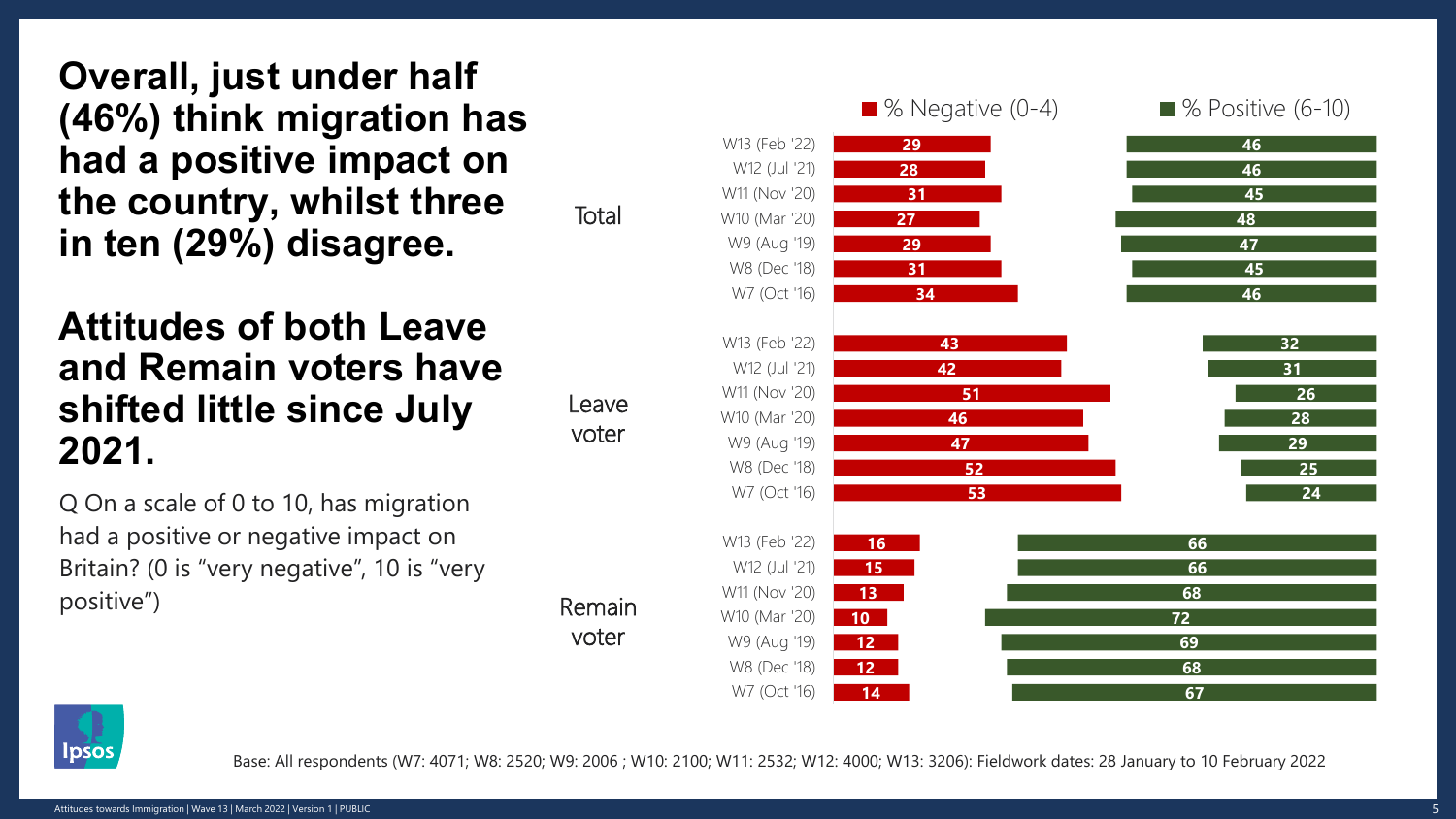#### **The proportion of people wanting to see immigration reduced continues to decrease over time to its lowest point in the series (42%). Those wanting to see an increase have risen to 22%.**

Q Do you think the number of immigrants coming to Britain nowadays should be increased a lot, increased a little, remain the same as it is, reduced a little, or reduced a lot?



Base: All respondents (W1: 4574; W2: 3770; W3:3023; W4:2698; W6: 4002; W7: 4071; W8: 2520; W9: 2006; W10: 2100; W11: 2532; W12: 4000; W13: 3206): Fieldwork dates: 28 January to 10 February 2022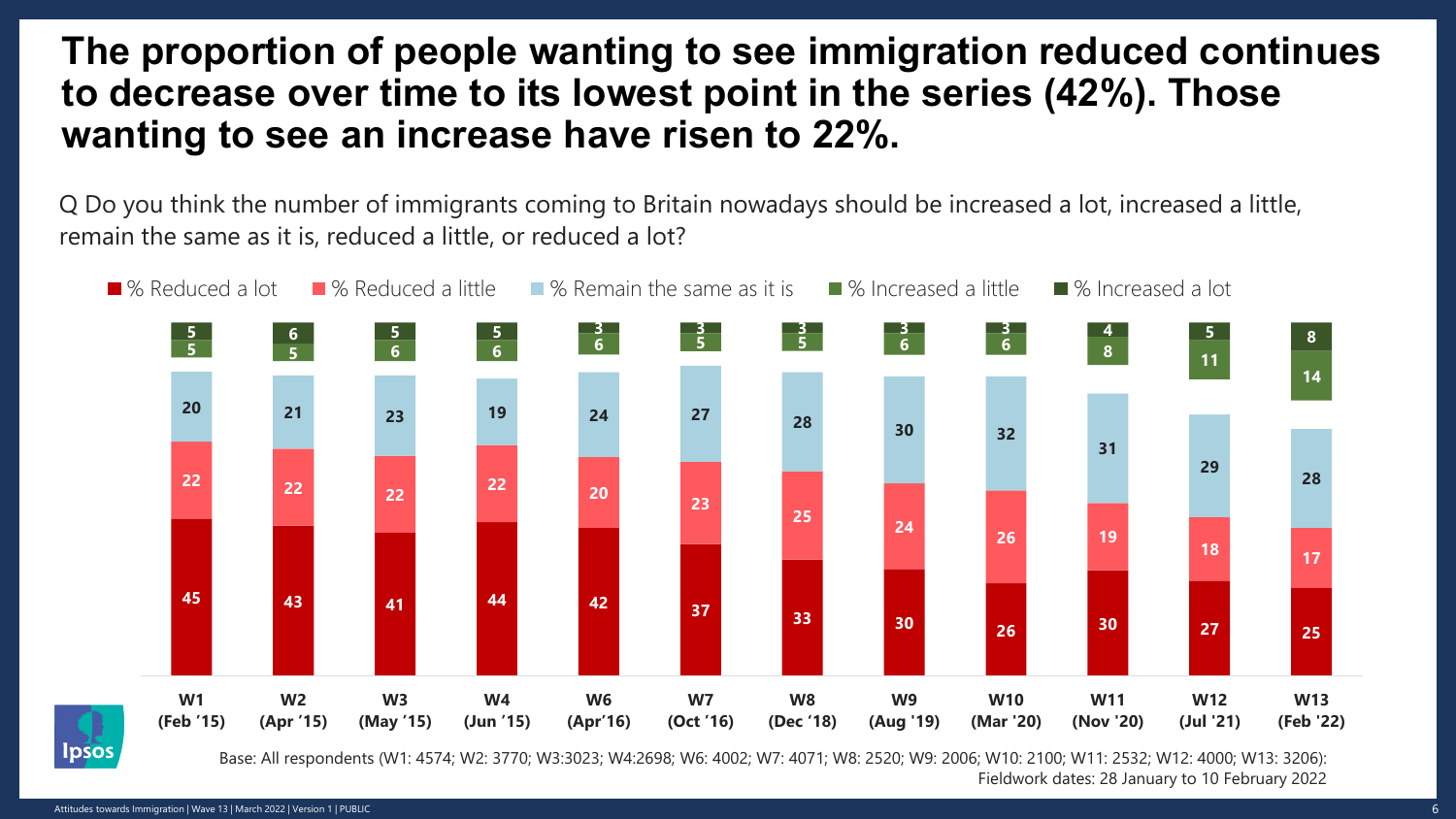#### **February 2022 shows the lowest proportion of people wanting to see immigration reduced in the series.**

Q Do you think the number of immigrants coming to Britain nowadays should be increased a lot, increased a little, remain the same as it is, reduced a little, or reduced a lot?

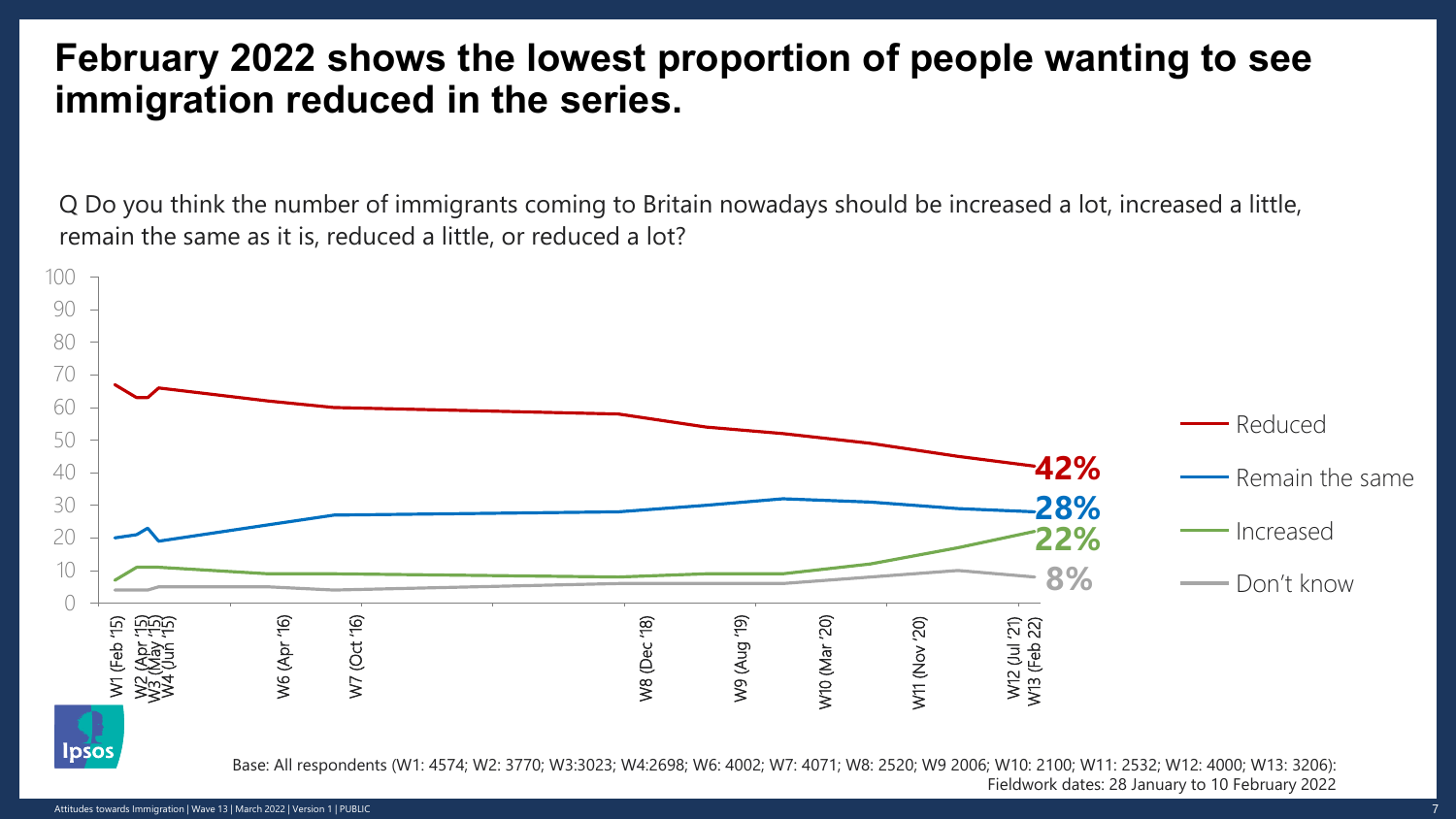#### **Just under two thirds (64%) of Leave voters want to see immigration numbers reduced - down from October 2016. Views have also changed among Remain voters.**

Q Do you think the number of immigrants coming to Britain nowadays should be increased a lot, increased a little, remain the same as it is, reduced a little, or reduced a lot?





Base: All respondents (W7: 4071; W12: 4000; W13: 3206): Fieldwork dates: 28 January to 10 February 2022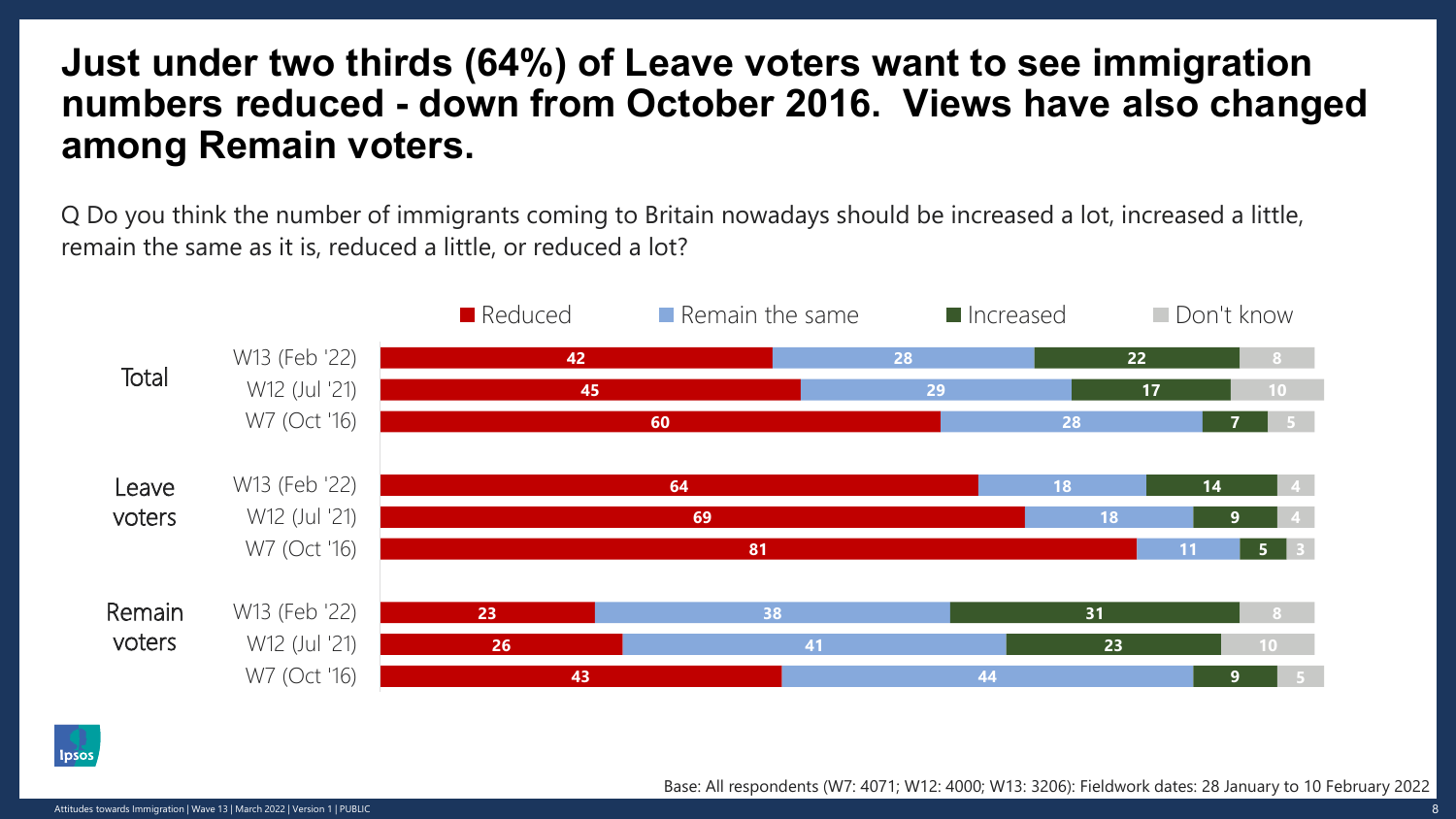Q Overall, how satisfied or dissatisfied are you with the way the current government is dealing with immigration? **29 25 24 15 25 26 34 31 28 28 31 30 32 26 34 31 28 32 33 33 9 10 10 18 8 10 8 11 8 10 3 2 2 2 1 1 1 1 1 2 W13 (Feb '22) W12 (Jul '21) W11 (Nov '20) W10 (Mar '20) W9 (Aug '19) W8 (Dec '18) W6 (Apr'16) W5 (Oct '15) W2 (Apr '15) W1 (Feb '15)** ■ % Very dissatisfied ■ % Fairly dissatisfied ■ % Fairly satisfied ■ % Very satisfied **July '16** Theresa May becomes Prime Minister **July '19** Boris Johnson becomes Prime Minister **Dissatisfaction with the current government's dealing with immigration has risen to its highest level under Boris Johnson.**

**lpsos** 

Base: All respondents (W1: 4574; W2: 3770; W5:1941; W6: 4002; W8: 2520; W9: 2006; W10: 2100; W11: 2532; W12: 4000; W13: 3206): Fieldwork dates: 28 January to 10 February 2022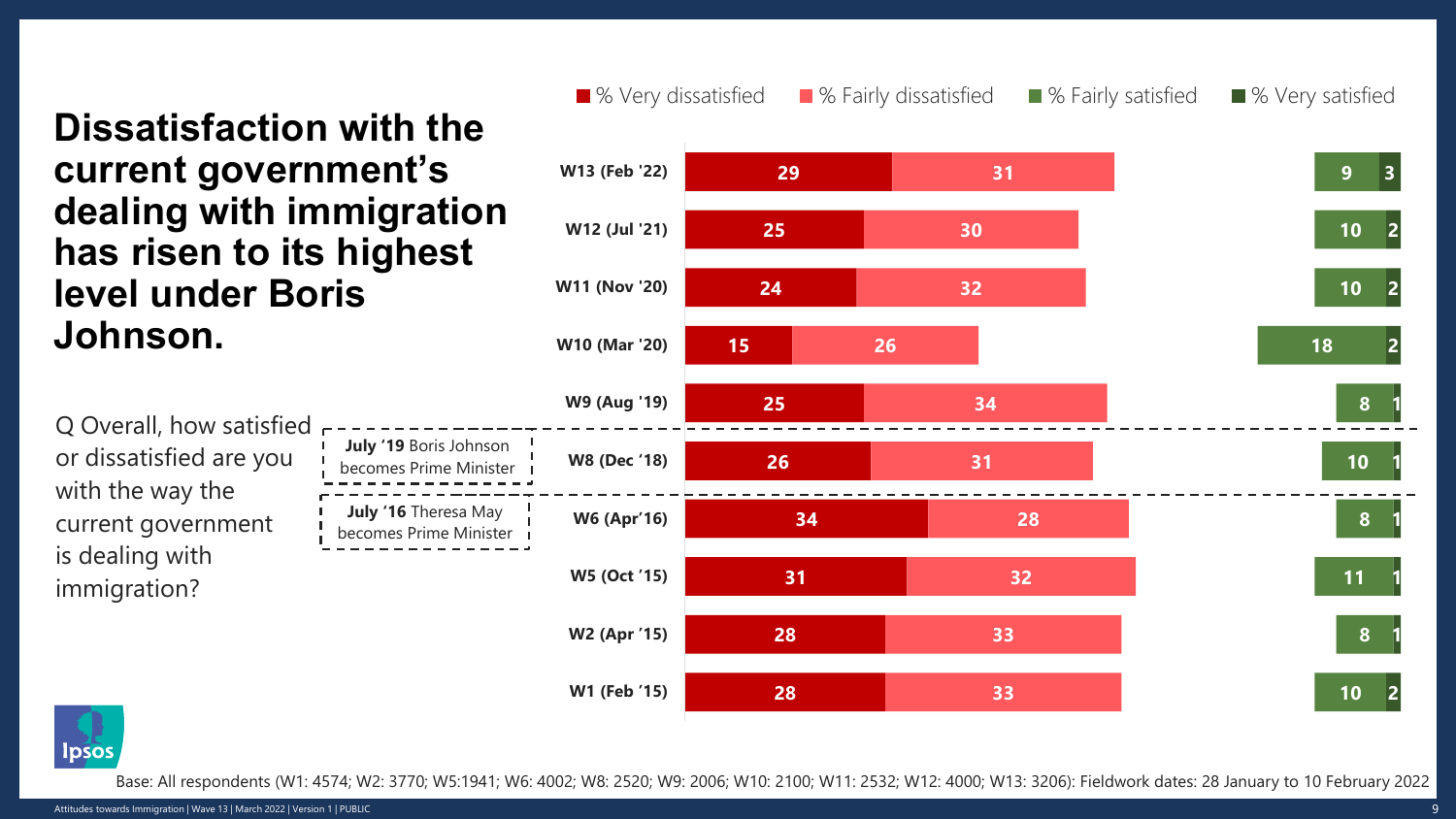**Labour supporters and Leave voters are more likely to be dissatisfied with the government's handling of immigration than Conservative supporters and Remain voters.**

Q Overall, how satisfied or dissatisfied are you with the way the current government is dealing with immigration?





Base: All respondents (W13: 3206): Fieldwork dates: 28 January to 10 February 2022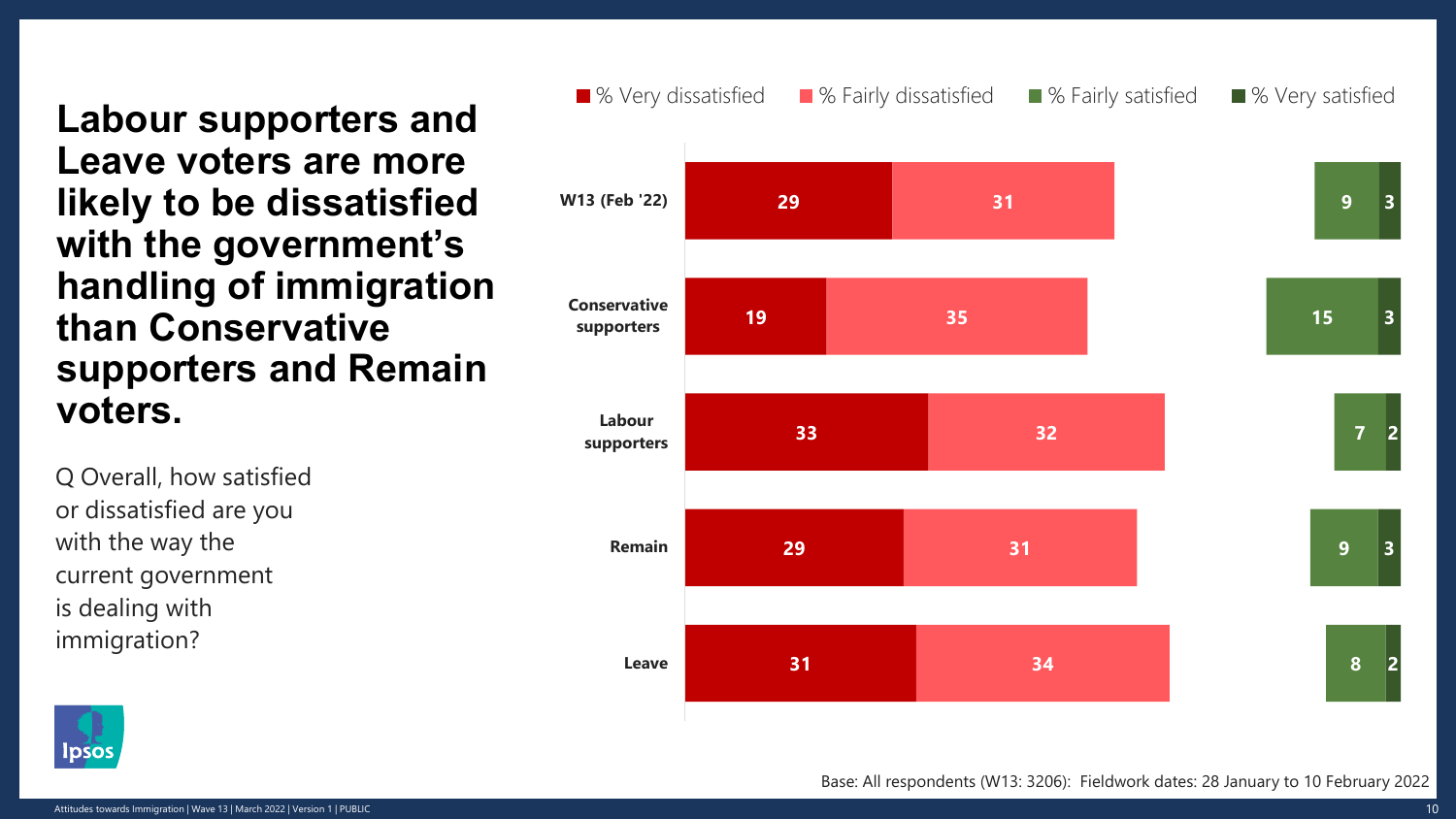### **Half of those dissatisfied with the Government's handling of immigration cite not enough being done to stop channel crossings.**

Q And for which of the following reasons, if any, make you dissatisfied with the way the current government is dealing with immigration?





Base: All respondents dissatisfied with the way the Government's dealing with immigration (W13: 1932): Fieldwork dates: 28 January to 10 February 2022)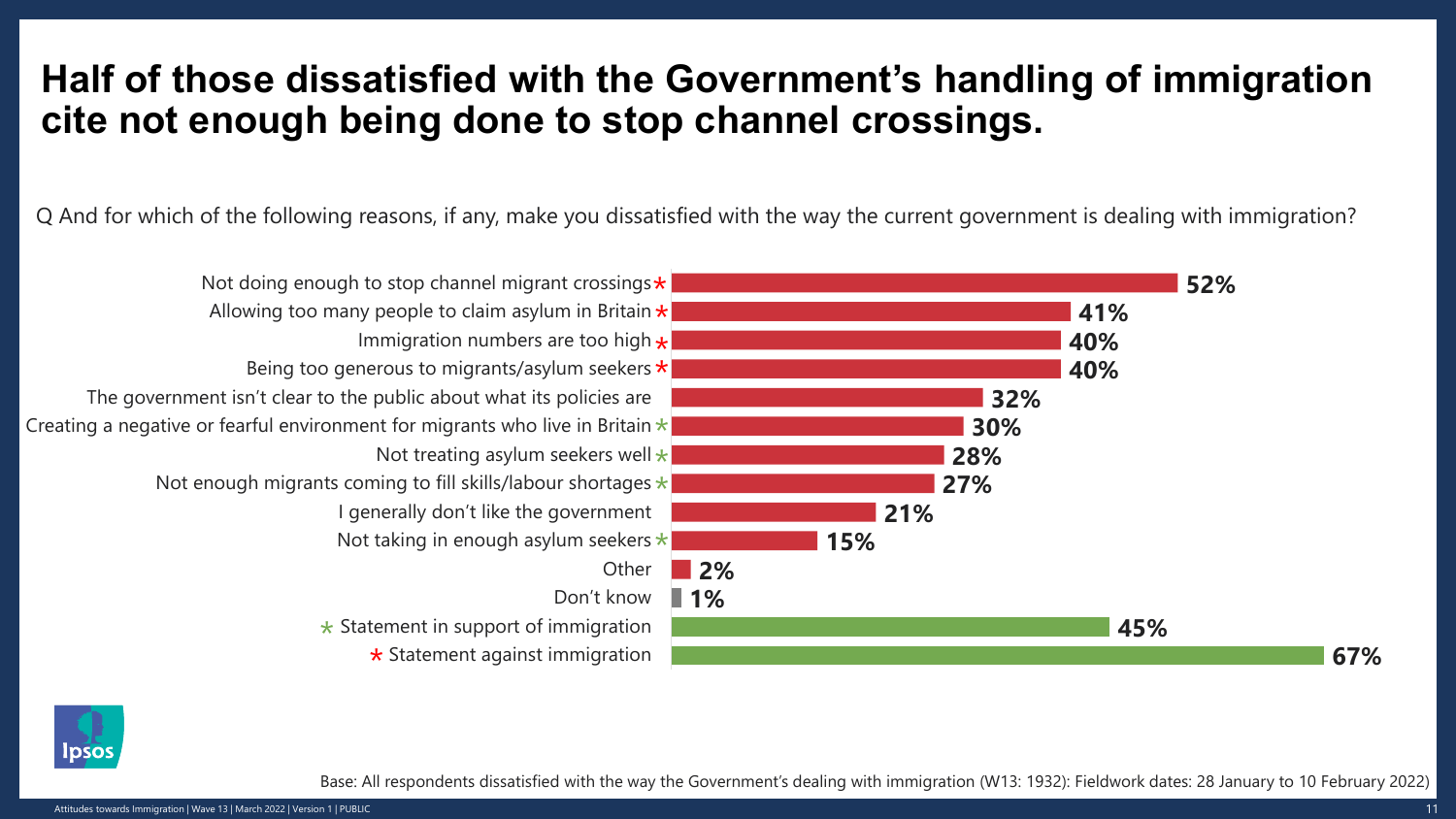#### **Three times as many Britons think that immigration has been discussed too little than too much.**

Q Generally speaking, do you think that the issue of immigration has been discussed in Britain too much, too little or about the right amount over the last few months?





Base: All respondents (W1: 4574; W2: 3770; W3:3023; W4:2698; W10: 2100 W11: 2532; W12: 4000; W13: 3206): Fieldwork dates: 28 January to 10 February 2022)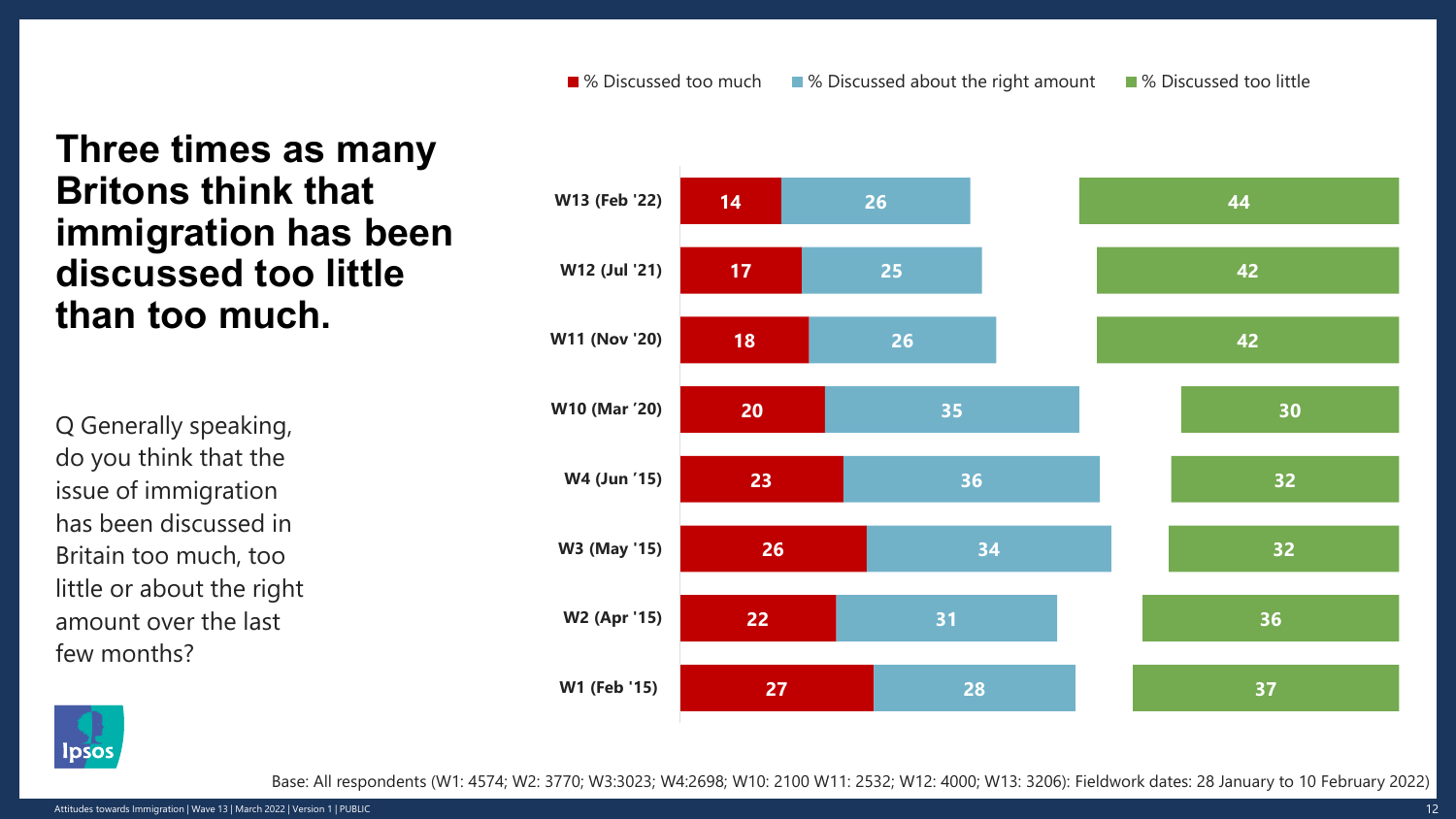#### **More believe migrants who come to the UK for work should be allowed to stay for a longer, rather than shorter, period of time to have the chance to settle and integrate.**

Q Please now think about migration to the UK for work. Which of the following two statements comes closest to your preference.

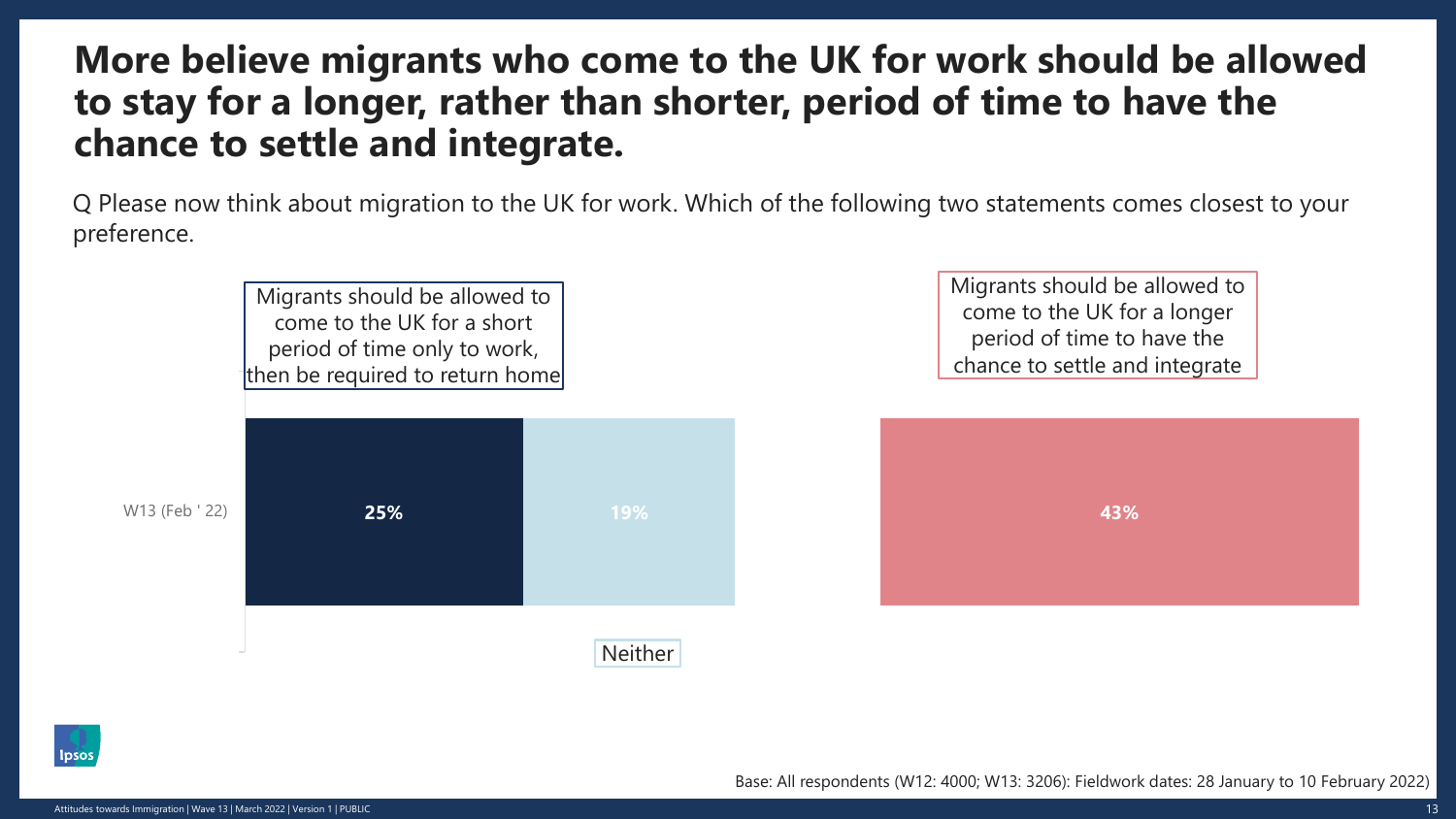# **More prefer an immigration system that prioritises having control of who can and can't come into the country than one which deters people from coming.**

Q When thinking about the government's immigration policy, which of the following two statements is most important to you?



Base: All respondents (W12: 4000; W13: 3206): Fieldwork dates: 28 January to 10 February 2022)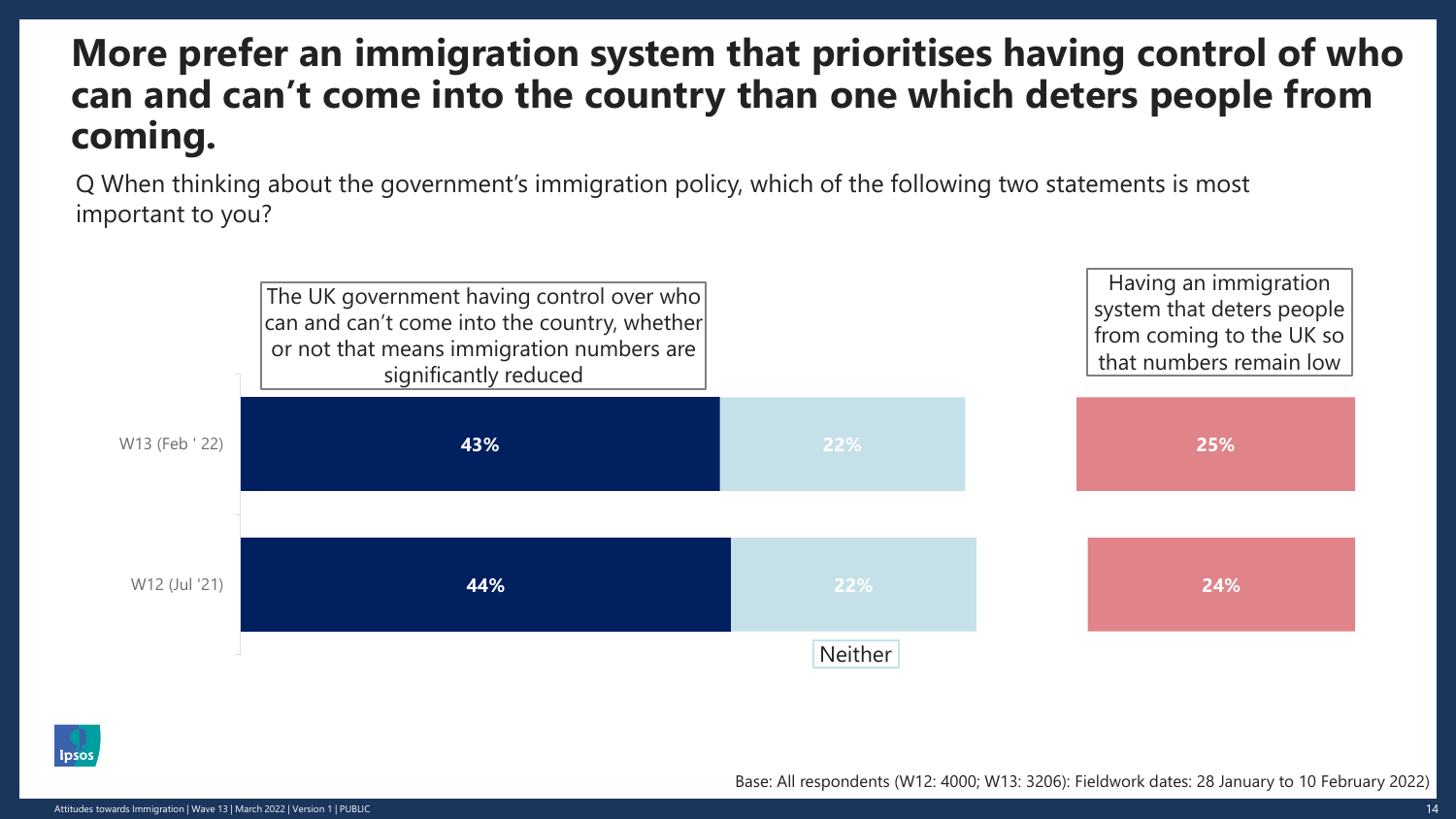# **There has been a small increase in support for allowing employers to hire lower skilled workers and seasonal workers from abroad since July 2021**

Q For each of the following circumstances, please say whether the government should allow or should not allow employers to be able to recruit employees from overseas.





Base: All respondents (W12: 4000; W13: 3206): Fieldwork dates: 28 January to 10 February 2022)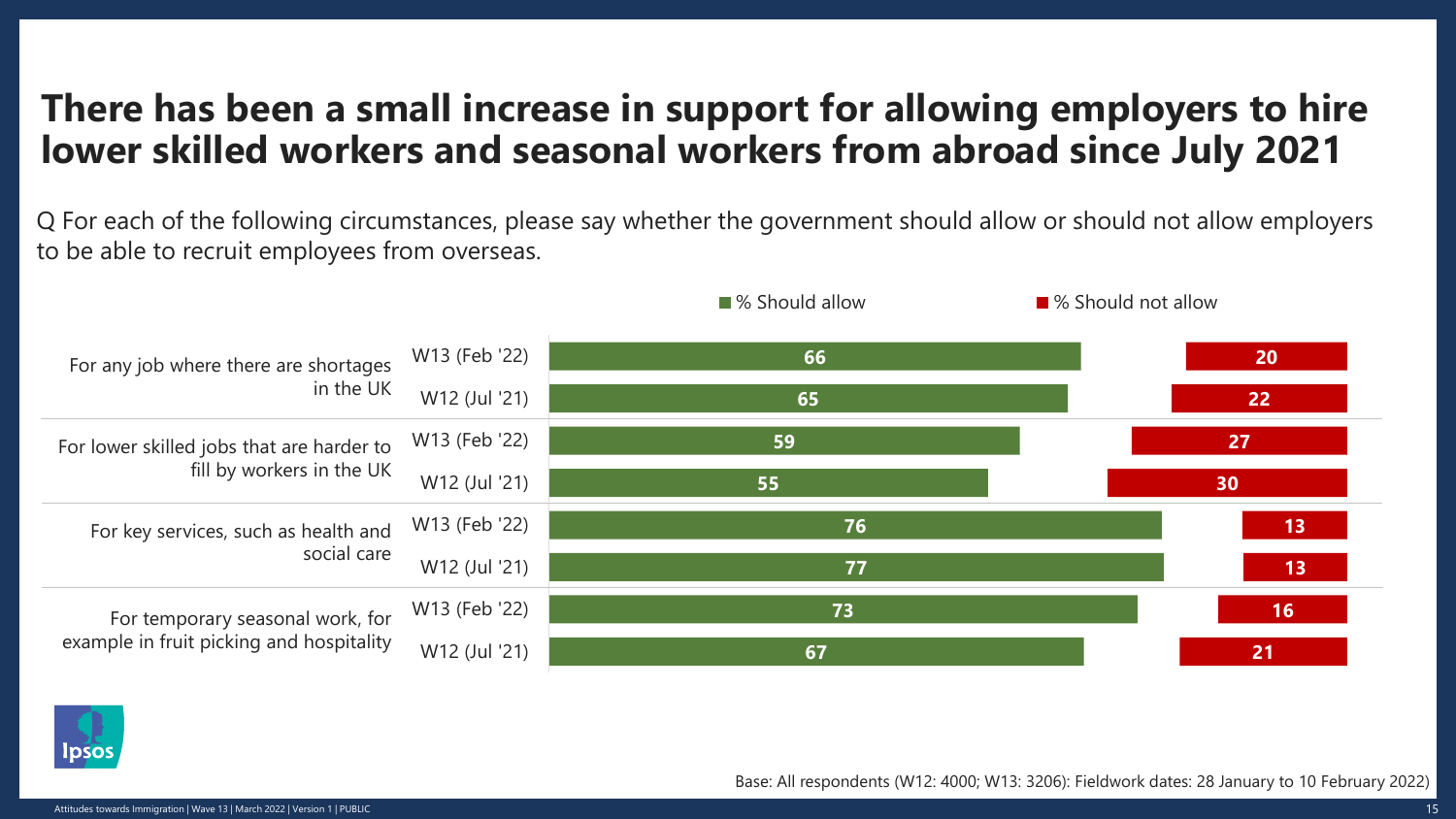# **One in five agree that they have become more positive about the impact immigration has had on Britain since the 2016 referendum.**

Q How strongly do you agree or disagree with the following statement? Since the EU referendum in 2016 I have become more positive about the impact immigration has on Britain?





Base: All respondents (April/May '19: 1,060) (W13: 3206): Fieldwork dates: 28 January to 10 February 2022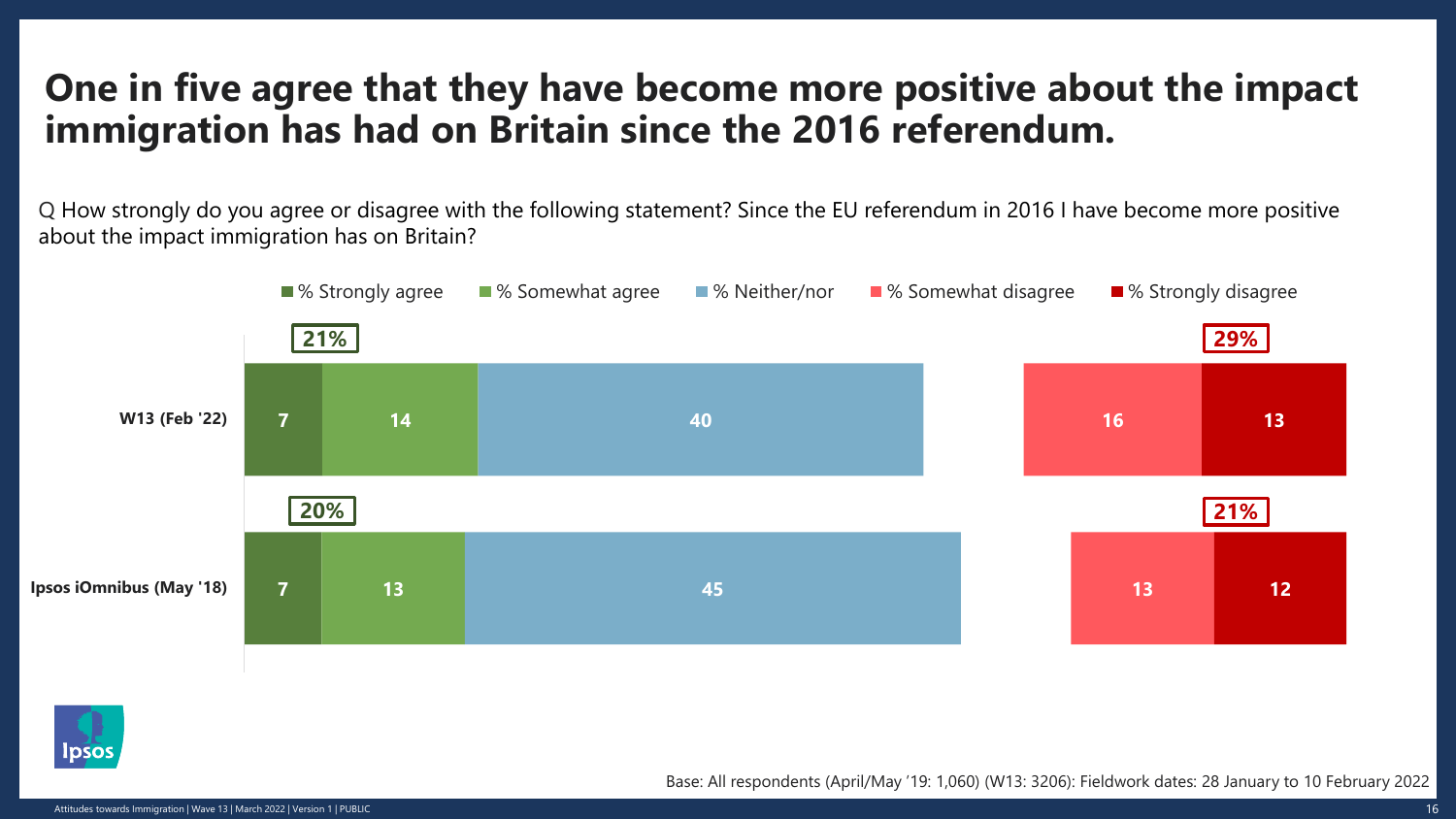### **Remain voters more likely to say they have become more positive than Leave voters – Conservative supporters also more likely to disagree.**

Q How strongly do you agree or disagree with the following statement? Since the EU referendum in 2016 I have become more positive about the impact immigration has on Britain?





Base: All respondents (W13: 3206): Fieldwork dates: 28 January to 10 February 2022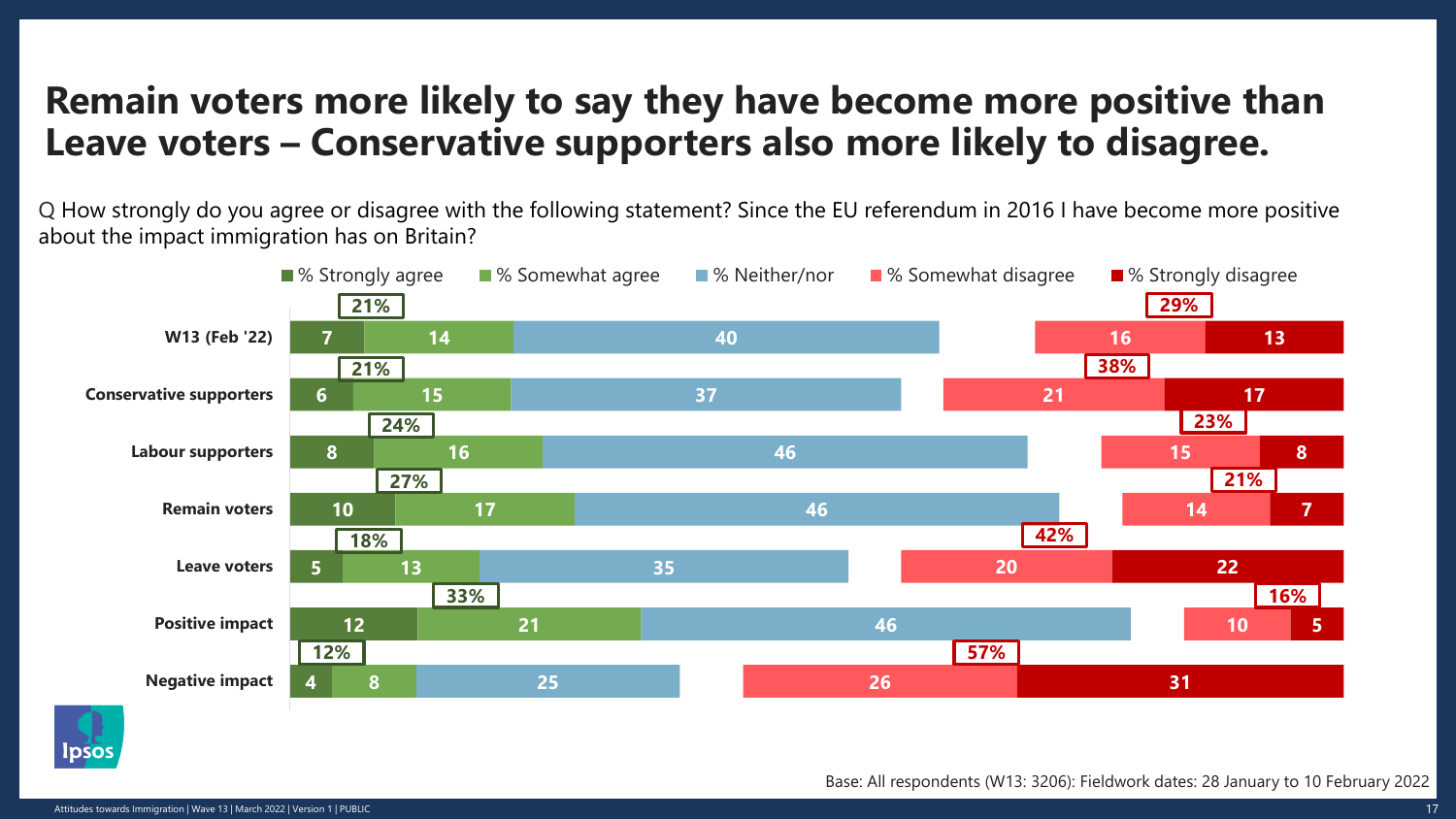### **Among those who have become more positive about immigration since the EU referendum, most say it is because of them becoming more aware about the contribution of migrants – especially in key services.**

Q And for what reason(s) has your attitude towards the impact of immigration become more positive since the EU referendum in 2016?





Base: All respondents who have become more positive about immigration since the EU referendum (W13: 710): Fieldwork dates: 28 January to 10 February 2022)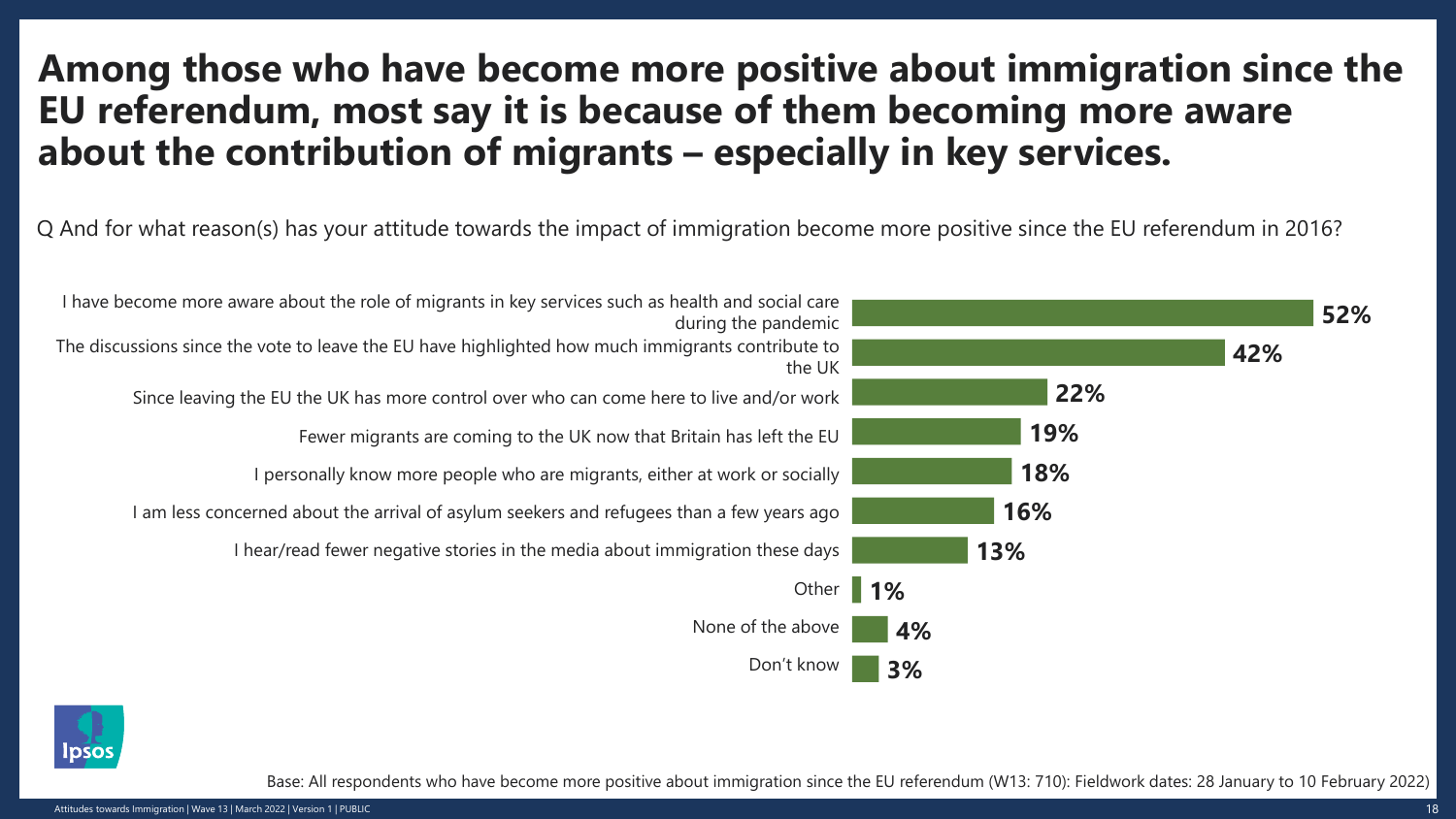# **Refugees and asylum**

NB: Fieldwork conducted prior to invasion of Ukraine

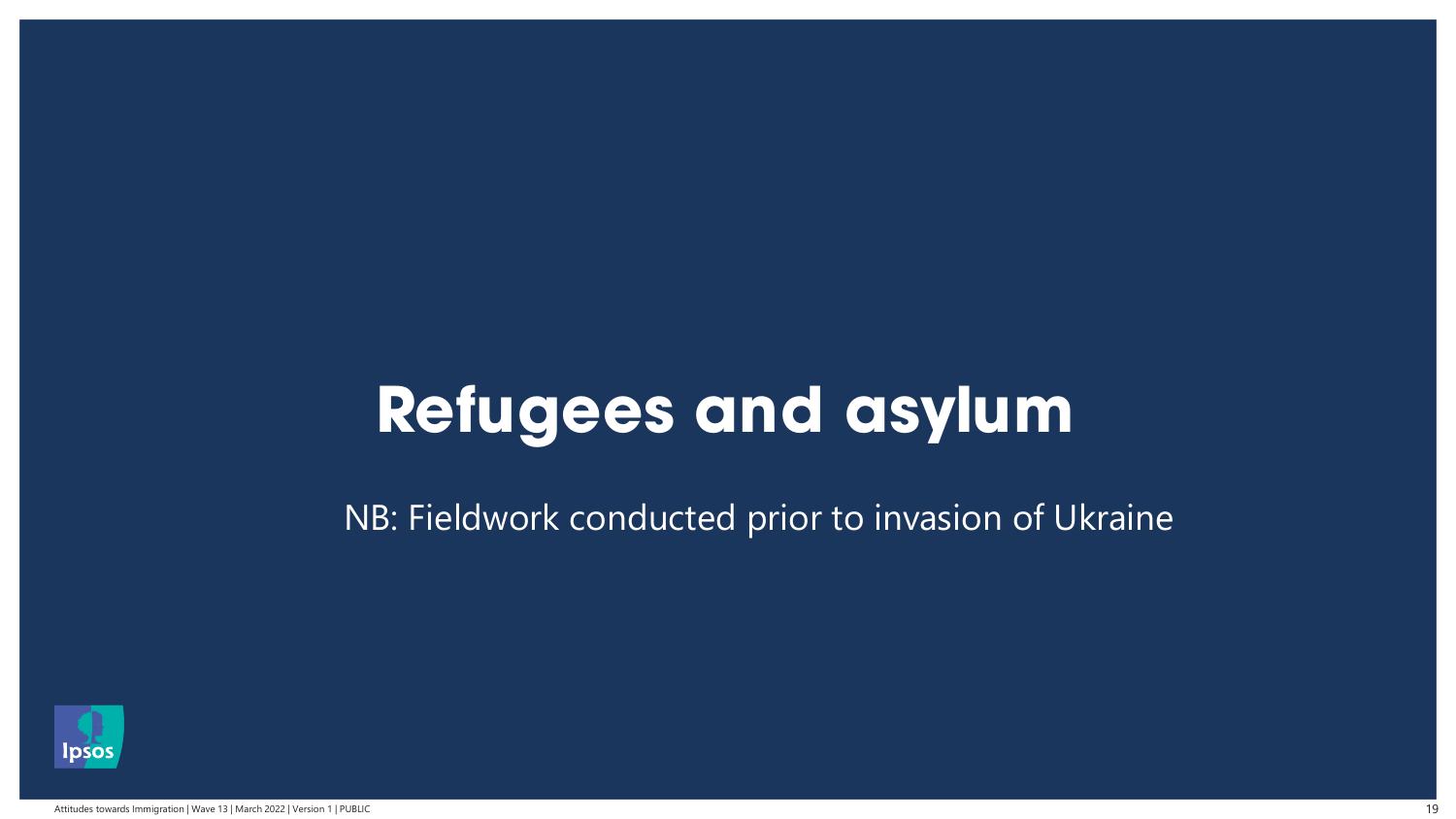**A majority continue to have sympathy for migrants attempting to cross the English** 

Q How much sympathy if at all, if any, do you have for the migrants attempting to cross the English Channel by boat to come to Britain?

NB: Fieldwork conducted prior to invasion of Ukraine





Base: All respondents (W9: 2006; W11: 2532; W12: 4000; W13: 3206): Fieldwork dates: 28 January to 10 February 2022)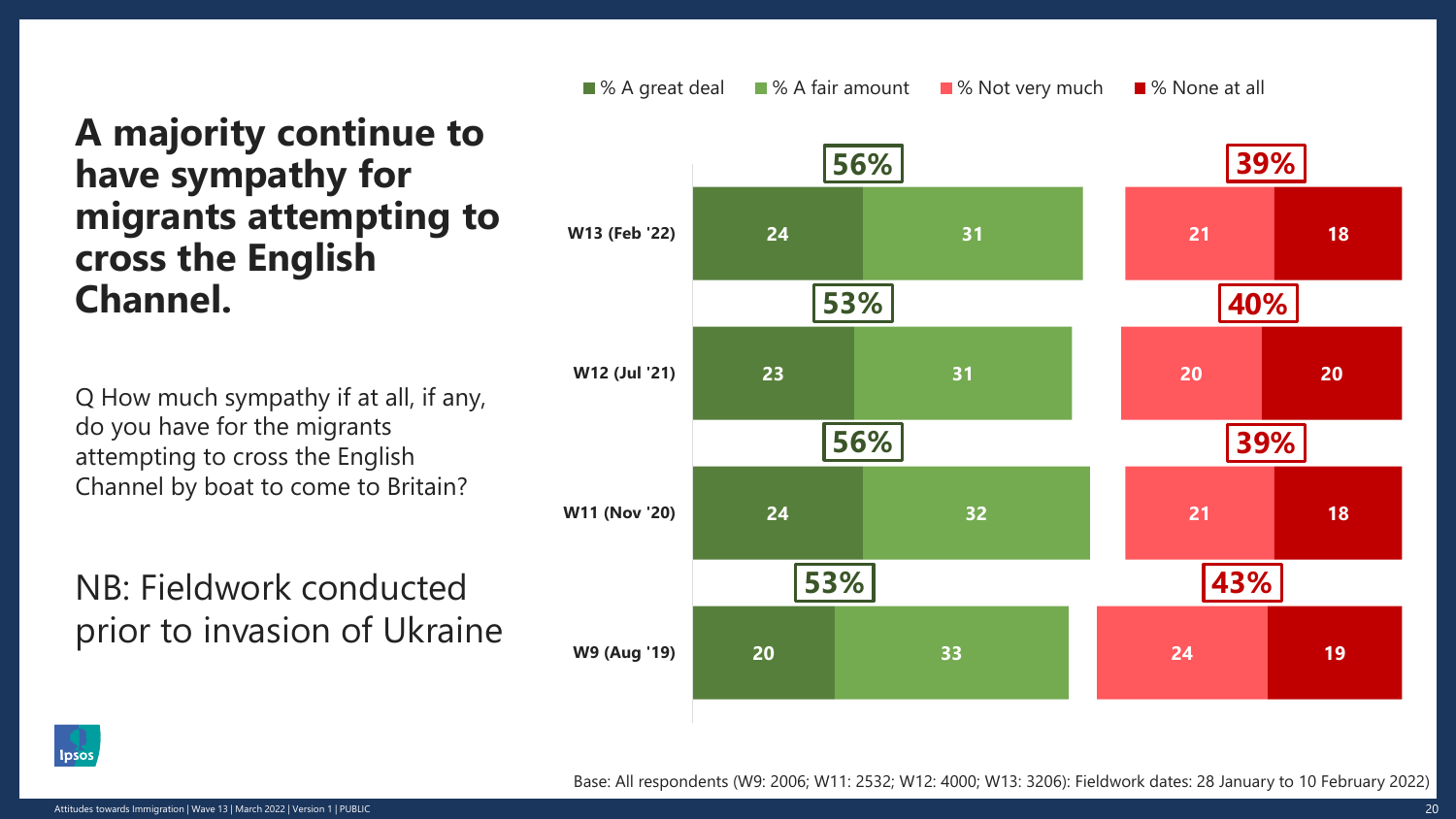#### **More want an asylum system that is fair, even if that means allowing more asylum seekers in, rather than one that deters people from seeking asylum in the UK.**

Q When thinking about how the UK processes people who arrive in Britain seeking asylum, which of the following two statements comes closest to your views?



#### NB: Fieldwork conducted prior to invasion of Ukraine



Base: All respondents (W11: 2532; W12: 4000; W13: 3206): Fieldwork dates: 28 January to 10 February 2022)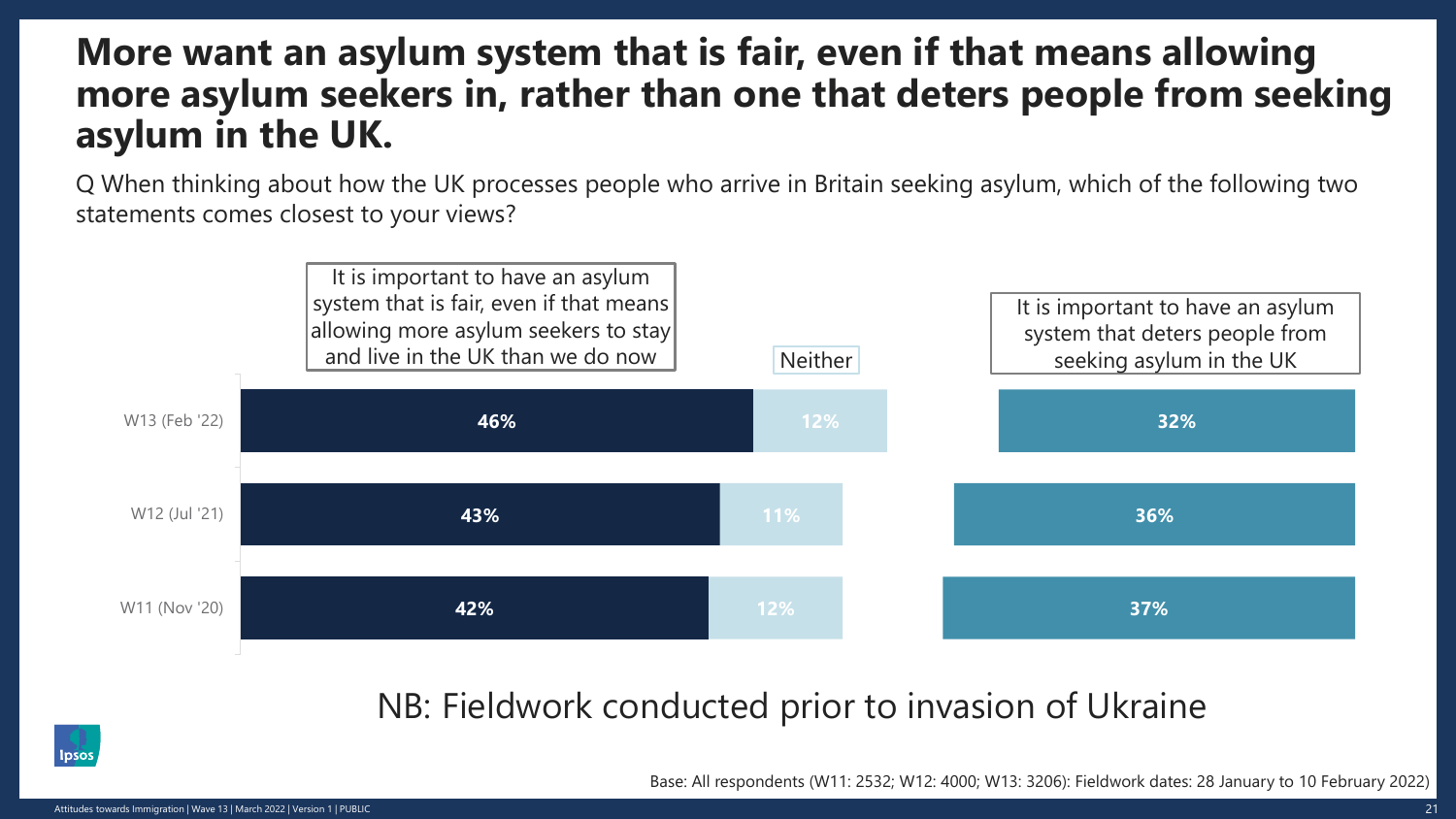## **Britons are split on whether to change the asylum system to allow those who come via the UN resettlement scheme to stay permanently while those who make their own way to the UK can only have a limited stay.**

Q To what extent would you support or oppose each of the following potential measures relating to asylum seekers in the UK?





#### NB: Fieldwork conducted prior to invasion of Ukraine

Base: All respondents (W12: 4000; W13: 3206): Fieldwork dates: 28 January to 10 February 2022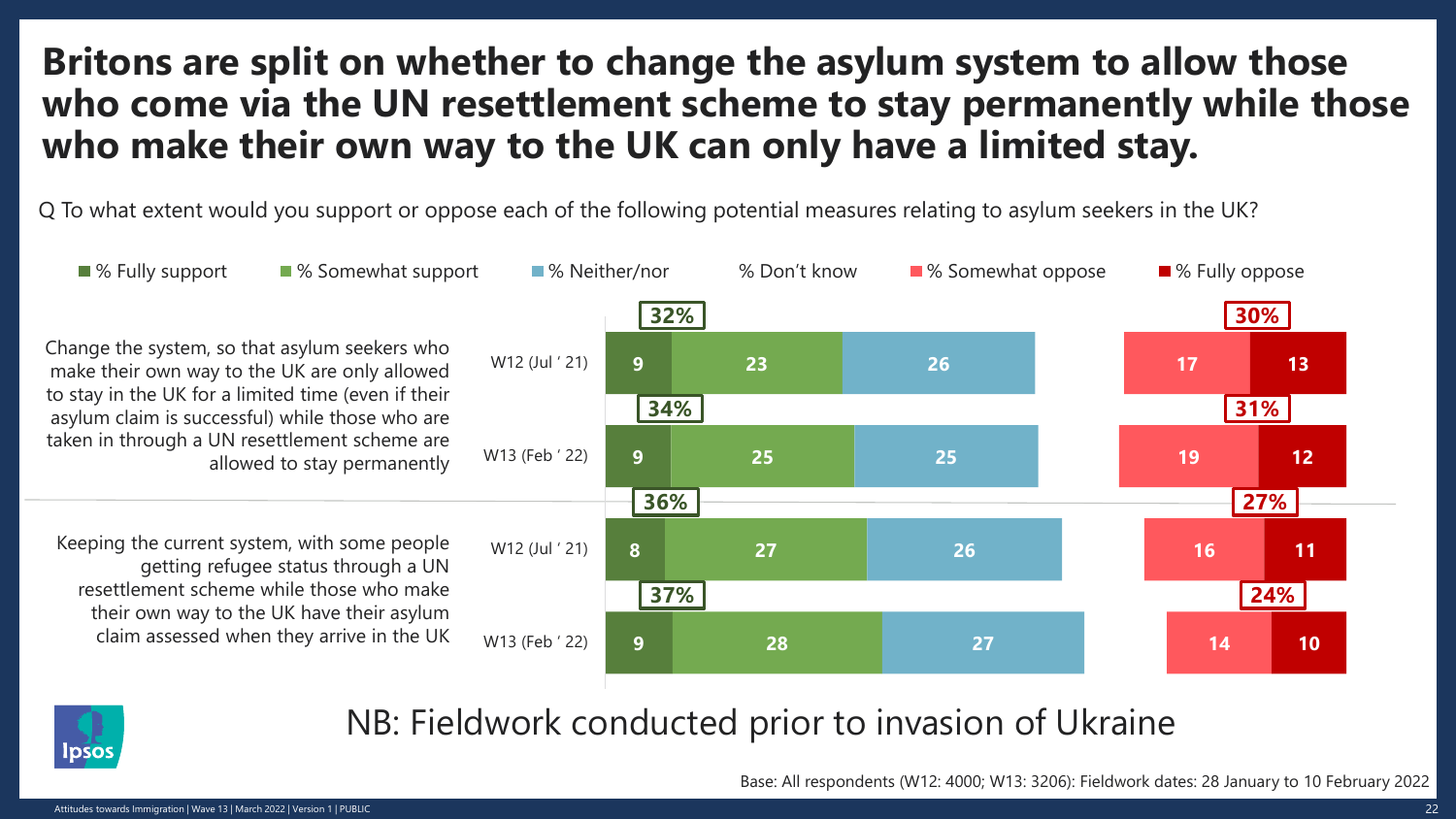## **There is little appetite among the public to take more refugees in from UN resettlement schemes although more support than oppose allowing other routes to make claims from outside the UK.**

Q To what extent would you support or oppose each of the following potential measures relating to asylum seekers in the UK?





#### NB: Fieldwork conducted prior to invasion of Ukraine

Base: All respondents (W12: 4000; W13: 3206): Fieldwork dates: 28 January to 10 February 2022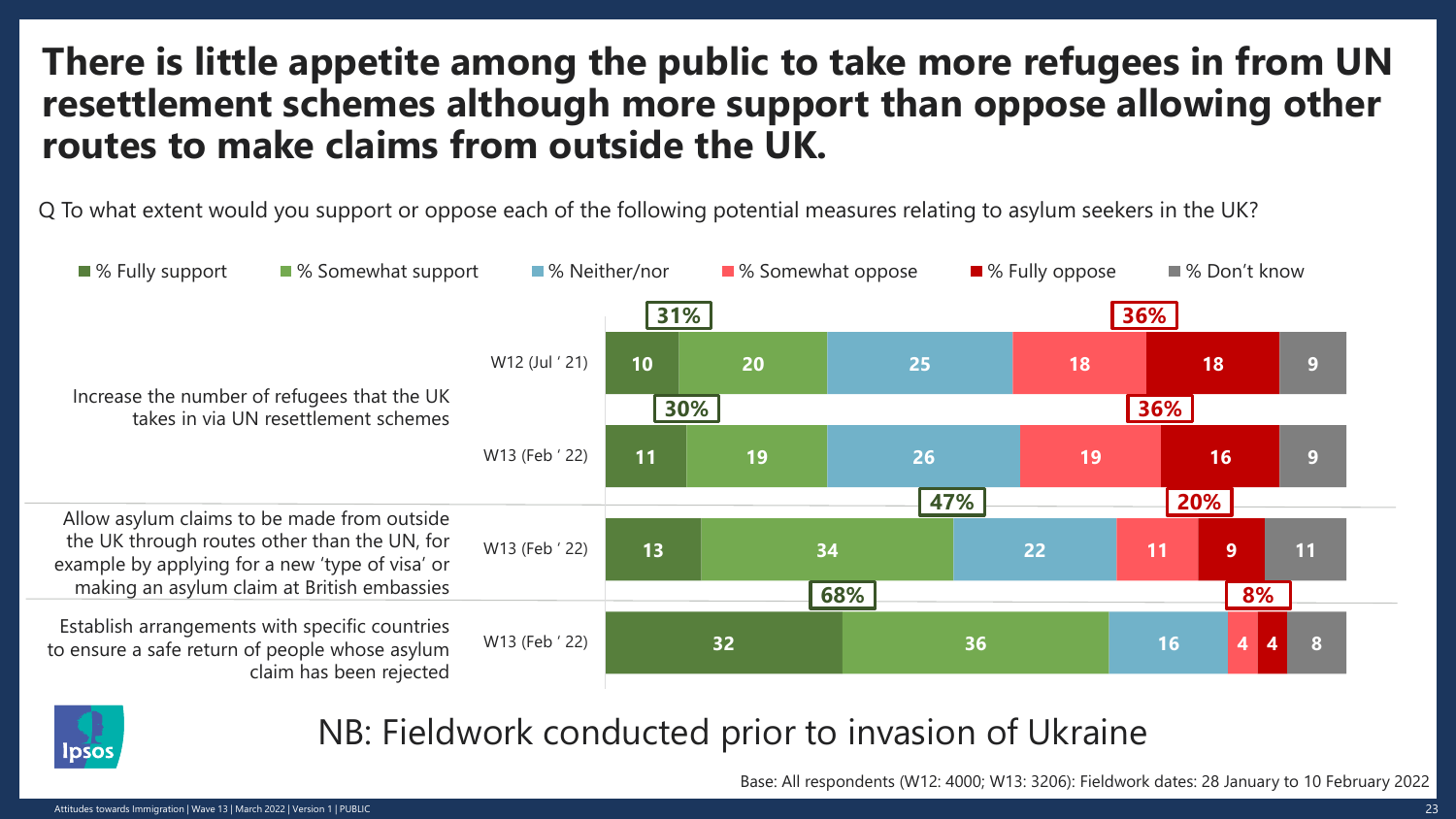## **3 in 4 Britons agree that people should be able to take refuge in other countries, including Britain, to escape war or persecution – similar to previous years.**

Q Thinking about Britain, do you agree or disagree with the following statement?

People should be able to take refuge in other countries, including in Britain, to escape from war or persecution.





#### NB: Fieldwork conducted prior to invasion of Ukraine

Base: All respondents (GA April/May '19: 1000 GA May/June '20: 1000; GA May/June 21: 1000; W13: 3206): Fieldwork dates: 28 January to 10 February 2022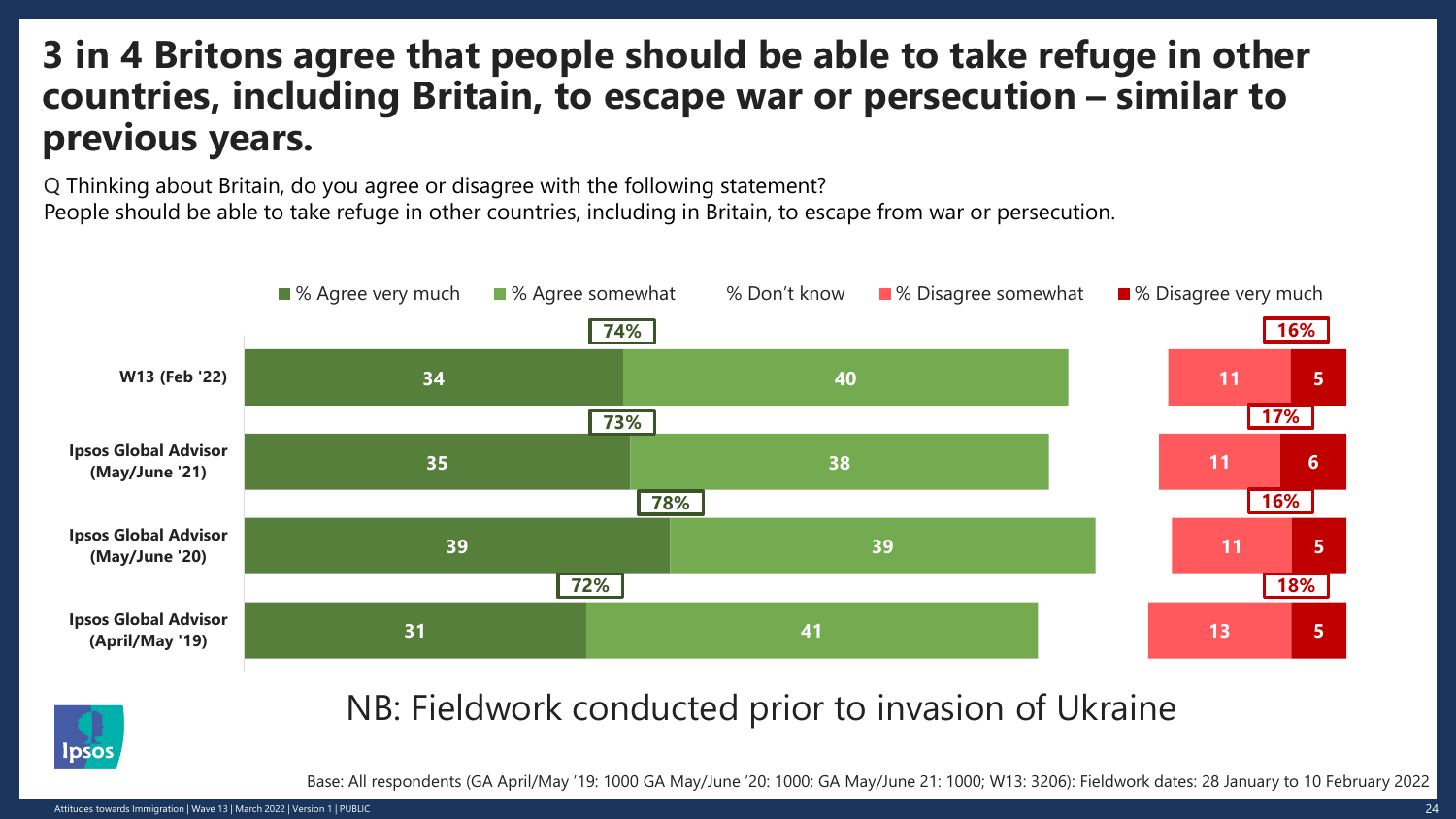### **A majority of Conservative and Labour supporters as well as Remain and Leave voters believe people should be able to take refuge in other countries, including Britain, to escape from war and persecution.**

Q Thinking about Britain, do you agree or disagree with the following statement? People should be able to take refuge in other countries, including in Britain, to escape from war or persecution.





#### NB: Fieldwork conducted prior to invasion of Ukraine

Base: All respondents (W13: 3206): Fieldwork dates: 28 January to 10 February 2022